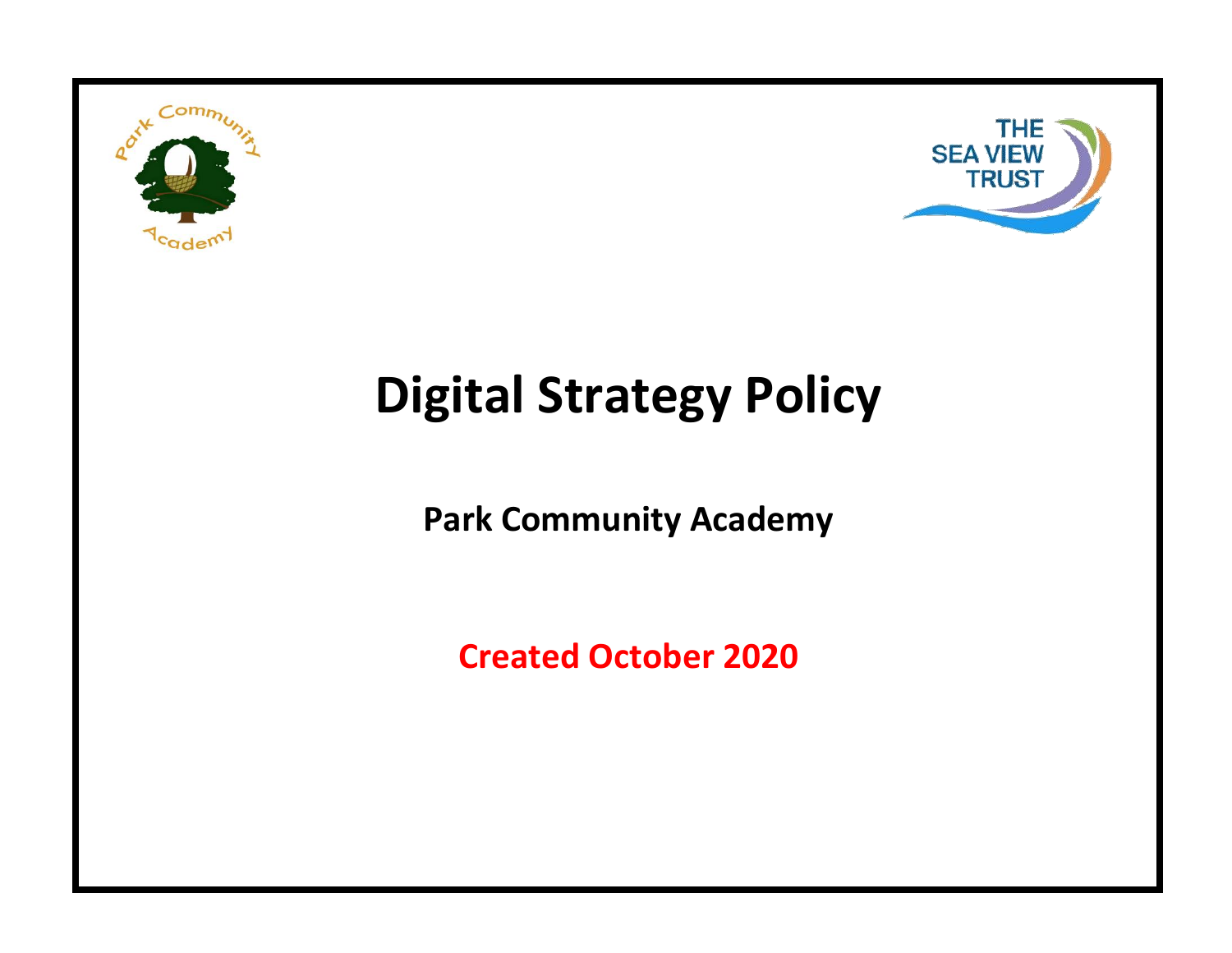#### **Our Vision**

At Park Community Academy our vision, for all of our children, staff and families, is to enhance teaching and learning through the use of digital technology**.** Our curriculum enables pupils to learn how to use digital devices safely to support their daily lives. We aim for our pupils to be able to communicate and interact with people safely online and to control technology for a purpose. The PCA staff have a positive attitude towards digital technology and recognise the positive impact it can have on the quality of teaching, pupil engagement and behaviour, if used appropriately to enhance the learning experience. By integrating digital technologies across the curriculum, we believe we will improve the outcomes and raise attainment for our learners. Park Community Academy is committed to investing in digital technologies, in order to inspire and motivate our learners. We aim to maintain and extend our digital technology resources and facilities, including hardware, software and infrastructure to support our learning environments. Our overarching aim is to ensure that our pupils have access to current digital technologies, enabling them to make a significant contribution to our growing digital world, and successfully equipping them with essential skills for life and work.

### **Purpose of the Digital Strategy Policy:**

To invest in digital technologies, it is necessary to have a clearly defined digital strategy to justify the expenditure to all key stakeholders and ensure that purchases made have the maximum impact on teaching and learning. A school's digital strategy is a long-term journey, with multiple milestones along the way and this policy aims to highlight PCA's milestones and how we aim to reach these. The Digital Strategy Policy ensures that we meet the needs of all of our pupils and plan for progression for all, regardless of their access to digital technologies outside of the school environment or their learning needs. This policy has been created drawing upon information in the Digital Strategy for Schools 2015-2020 document and the DFE document 'Realising the potential of technology in education: A strategy for education providers and the technology industry'.

### **Aims of the Digital Strategy Policy:**

The school's IT technician and Computing subject leaders will continue to deliver a reliable and secure infrastructure that balances the needs of pupils, staff and guests across the school site, with:

- Effective, innovative use of technology for learning and teaching;
- First class, cost effective and sustainable technology;
- Standardised core equipment that also offers scope for diversity;
- Planned investment in technology that drives value for money by exploiting and building on existing technology;
- Communication of key objectives, activities and impacts to all stakeholders;
- A clearly communicated strategic direction.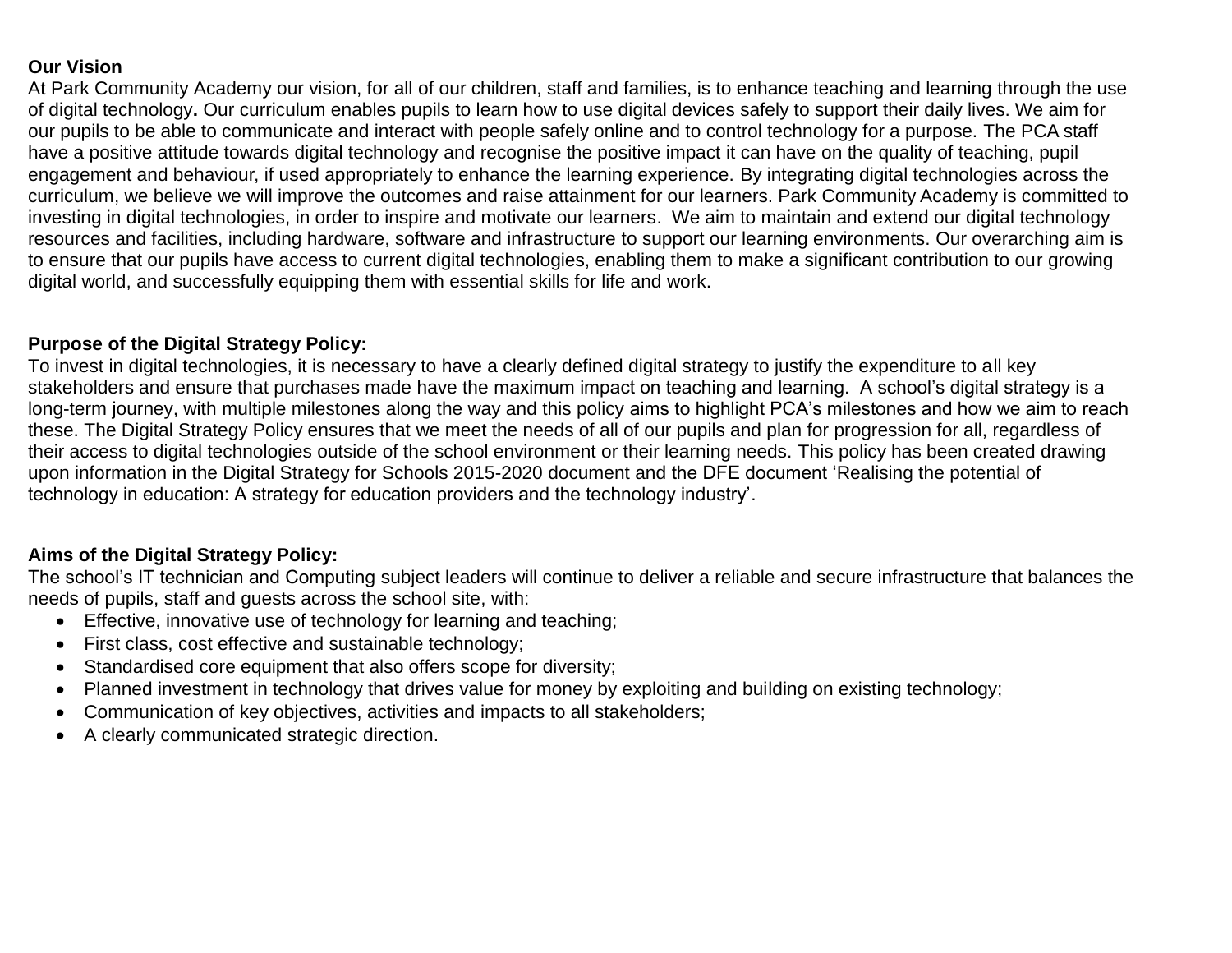## **What the Strategy Means for Users**

**PUPILS** 

**STAFF** 

Controlled, efficient management of resources. A central port of call for IT support, with skilled staff managing users' expectations. Planned development of secure systems with reliability, future-proofing and documentation. Rigorous business continuity and disaster recovery plans.

**IT TECHNICIAN AND SUPPORT TEAM** 

Pupils can access work whenever, wherever and however. Technology helps to personalise learning. Pupils are confident and competent users in preparation for life beyond PCA. Every pupil is an adept user of technology to support and develop their own learning.

Management information to support decisions. Communication that is fast and efficient. Strategic Digital Development based on need and following best practice principles.

## **LEADERSHIP AND GOVERNANCE**

Fast, relevant online communications. Timely information about their child. Parents who do not live locally can participate online in school activities. An understanding of online opportunities and risks to help their child make wise choices.

Staff know when to use/not use technology. Teachers confidently drop in and out of using technology for teaching. Digital support as and when needed. Culture for technology: A culture of using digital resources to enrich and engage group and individual learning. Use of technology to plan, teach, moderate, assess, communicate, share and learn. Access to fast, relevant, digital training. Users are confident that technologies work. Access to information and technologies that complement and transform teaching; Staying up to date with research and emerging trends to use technologies to promote student learning.

 $\blacksquare$  Pupils Leadership and Governance II Technician and support team  $\blacksquare$  Staff Parents

**PARENTS**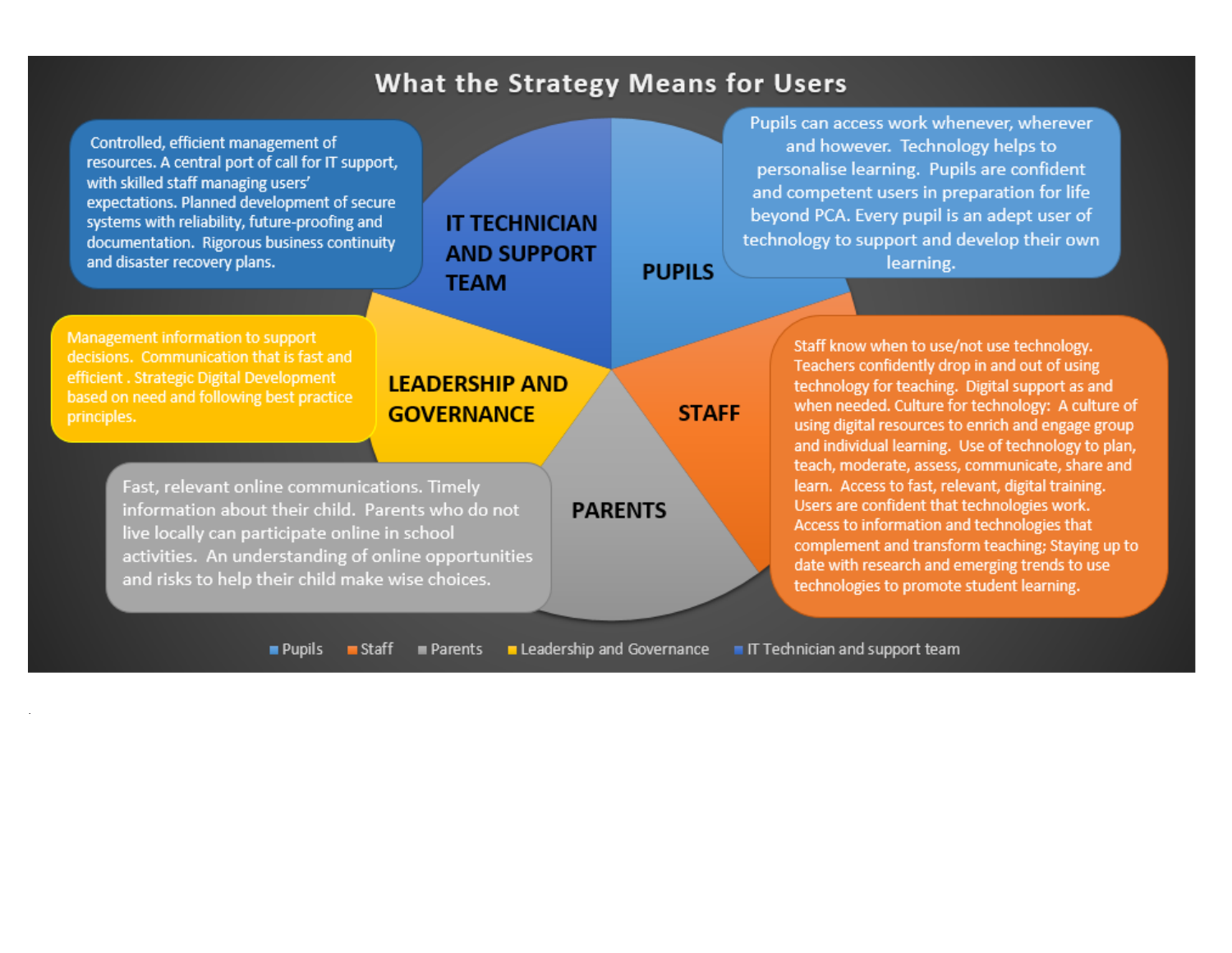#### **How we Overcome Key Barriers to our Digital Strategy:**

- **Training** A staff audit is being compiled to be distributed to identify individual gaps in skills and knowledge and to identify confidence levels in the use of ICT. This is a reflective measure based on some of the difficulties encountered when we have rolled out Google Classroom across the school. It is important not to simply expect that all staff members are confident ICT users and that they understand how to model to pupils how to access work/ use programs which the pupils are expected to use. Without training staff on how to use particular software and hardware, we cannot expect these staff members to in turn teach the pupils how to use them and this is something which we have recognised at PCA. The Computing Subject Leaders and Senior Leadership Team support staff to deliver a high quality digital education, including half termly app/ resource training during staff meetings and twice weekly ICT drop in sessions. Computing subject leaders attend regional/ national/ online training and disseminate useful information for our setting and learners to the wider school community. There is an app of the month sign in the staff room, which is also emailed out, which introduces staff to a new app which can be used to enhance teaching and learning or reduce teacher workload. Computing Subject Leaders also carry out subject specific learning walks to monitor how digital technology is being used across the curriculum to help to build up a picture as to how well it is being embedded and used for enhancement of the current provision.
- **Equipment/Procurement** It has been recognised at PCA that proposals for new technology need to come from the teaching staff who will be using the technology. This is then co-ordinated by the subject leaders and a proposal is put together for any new equipment purchased. In the Autumn Term 2019, the Computing Subject Leaders presented to the Senior Leadership Team the benefits of Apple devices vs Android devices and demonstrated some of the key apps which could be used on the Apple devices which were transforming teaching and learning across the school. It was decided that we would stick with Apple devices given the fact that ipads tend to be more accessible to our pupils given: the screen size; user friendly touchscreen; familiarity of our pupils with using Apple devices; vast array of apps available to suit a variety of learning styles in the app store; stability of them and the fact that they are hardwearing and the fact they can be centrally locked down to control which apps are installed on them, so pupils can't download their own apps. The iPad is also a market leader, with each iPad release continually pushing the industry forward with one of the fastest tablets on the market and is compatible with our existing Apple tv boxes. Following the decision to continue to use Apple devices, PCA then researched thoroughly the cost and practicality of leasing devices as opposed to buying them. It was noted that in order to keep at the forefront of technological developments, the ipads ideally needed replacing with newer versions every 3 years, therefore leasing allows for constant replacement of devices with up to date technology and also offers the protection and security of knowing that any devices which become broken are instantly replaced. PCA are therefore in the process of developing their long term investment plan which is a combination of purchasing and leasing equipment. Keeping on top of technological developments and knowing where best to buy new digital equipment is another barrier for the success of digital strategies. At PCA, we have a specialist IT Technician who is knowledgeable about suppliers available and attends training regularly. Also the new DFE guidance document 'Realising the potential of technology in education: A strategy for education providers and the technology industry' will help schools by recommending pre-negotiated buying deals for technology and trialing regional buying hubs in the North West. It aims to support an online lending library allowing educators to 'try before they buy' through BESA's online LendEd service and will explore how to facilitate a better online marketplace for education technology to help educators to connect with trusted providers. PCA also attends a special school moderation group half termly in which a number of special schools within the North West meet and discuss moderation of work, new apps and devices which they have trialled and procurement offers. As part of the SeaView Trust, we will also look for opportunities for cost saving joint procurement across the Trust.
- **Measuring the impact of technology use-** It can be quite difficult to measure the impact of technology across the curriculum with the need to set control groups, and isolate progress to one sole factor, which is not how we operate at PCA as we ensure that through the combination of teacher input, digital devices, purposeful learning environments and real life experiences our pupils make progress from their individual starting points. Nevertheless, the impact of the Computing curriculum is monitored regularly by the Computing subject leaders when they review the pupil progress in relation to CASPA target setting and tracking. At the start of the year, the class teachers set a target for the pupils to achieve that year. This is then reviewed mid-way through the year and if a pupil is not on track to achieve the target, strategies and interventions are put in place to support them. At the end of the year the pupils are assessed and their level is assessed against their proposed targets. CASPA allows us to track pupil progress in relation to pupils with the same level of need nationally. Regular discussions are held between the Subject Leaders and the other staff who teach computing to monitor how they feel about the different units being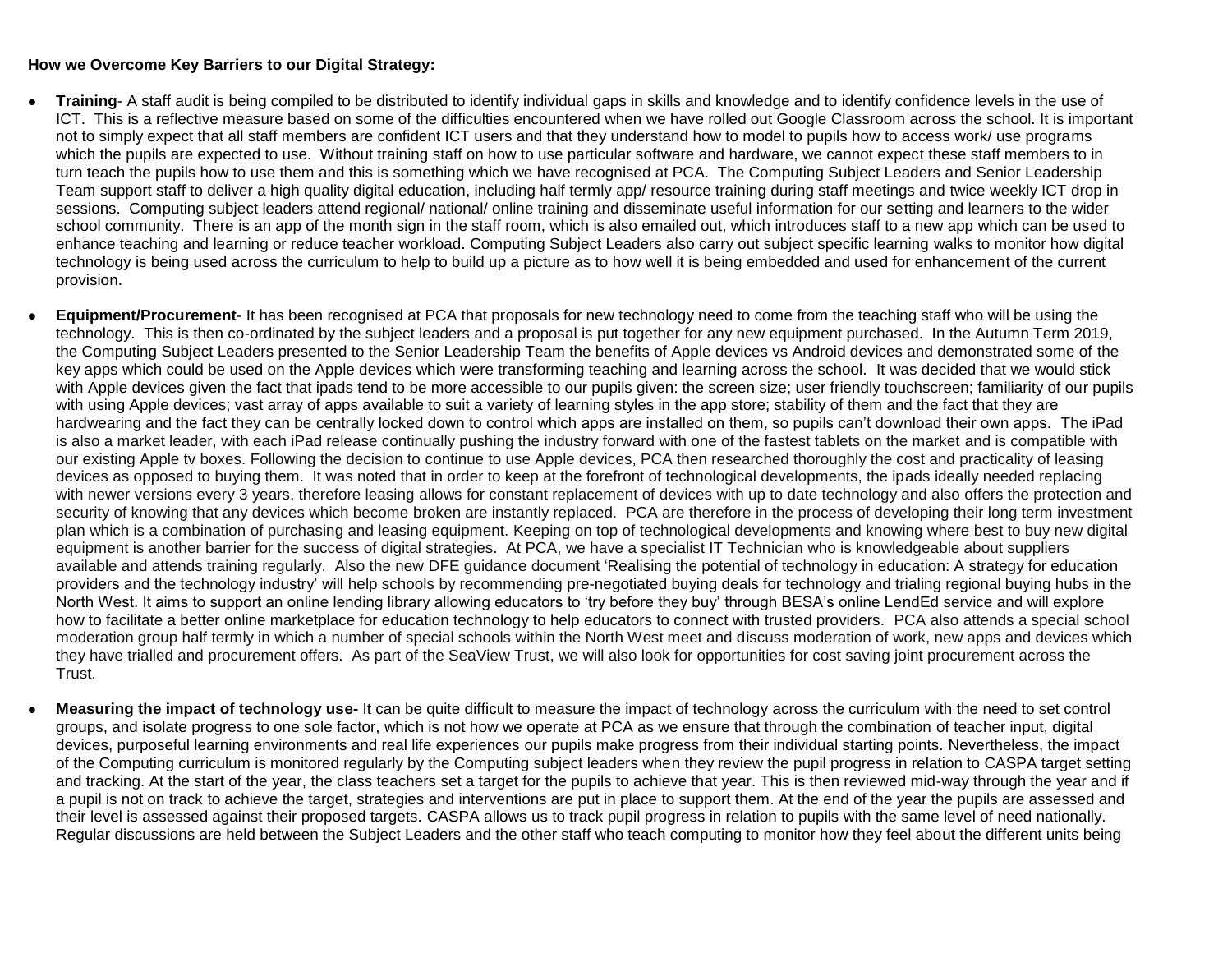taught. Work is scrutinized by the subject leaders and moderation activities are carried out both within the school and also with staff from other SEND schools in the North West of England.

- **Infrastructure-** The school's full time IT technician is responsible for the maintenance of computers, printers, the school network and keeping software up to date. The subject leader liaises with the technician to ensure that the systems are running efficiently. Within the school there are 23 interactive screens, 50 computers, 40 laptops and 100 iPads. The Computing subject leaders keep up to date with new technologies and reviews the school's provision, as well as maintaining the existing resources in partnership with the school's technician. Hardware and software faults are logged with the IT technician who endeavors to rectify any problems as soon as he is aware of them. The school has a range of resources to support the delivery of the Computing curriculum, the Early Years Framework and learning across all areas of the National curriculum. Online tools such as Bug Club, Education City, RM EasiMaths, Espresso, Frogplay and Google Classroom are part of the experience of pupils. The school has a sensory studio which is an immersive 3D environment with an interactive board and three projector screens. The IT technician keeps a record of all the hardware and software and the dates they were purchased/installed. The subject leaders are responsible for the Computing budget. The Local Authority now hosts our servers. Passwords are changed every 30-90 days, there is now a 2 step ID process for emails and our documents are now off Dropbox and are more secure on Google Drive.
- **Technology in the Home/ Parental Engagement** In recent years, there has been a growing understanding of the importance of factors outside the immediate school environment in explaining children's success in school. At the same time, there has been increasing attention paid to the ways in which children's home and family cultures are valuable learning environments in their own right. How children's schools relate to and work together with their home environments is therefore a critical subject for school staff to consider in order to support children's learning in the widest sense. Parental engagement in children's learning is important in order to improve children's achievement and narrow the gap between children from disadvantaged backgrounds and their peers. Schools are also being encouraged and expected to make information and access to learning resources available online for children and their parents, particularly during the Covid 19 pandemic. The availability of a home computer and internet access is seen as important enough for learning that the Home Access initiative announced plans to support low income families to acquire these technologies. PCA have identified which pupils do not have access to an appropriate electronic device and/or the internet. We managed to provide 7 laptops and 3 4G connections during the initial lockdown period of March to June 2020 through the DfE and SVT and 34 laptops were permanently donated by Social Services and distributed to our children who are Our Children or on a Child Protection plan. We have already provisionally sourced 11 digital devices which will be allocated should a further local lockdown be applied. PCA will also provide paper copies of home learning packs where necessary, these will be posted out to families or hand delivered by PCA staff. Class teachers are taking responsibility for continuously monitoring any barriers to accessing remote learning and reporting these to Team Leaders to allow for the appropriate distribution of remote devices/ 4G connections. PCA's website remains as popular as ever, especially during lockdown (March-June 2020) when parents and carers were still looking at the site as a way to keep connected to the school. The school Twitter account is hugely popular with 1799 followers (as of September 2020) and with over 7000 tweets having been made, which is increasing daily. We also use Text to Parents to ensure effective communication with parents/ carers and set up class emails during lockdown to enable parents/ carers to send any queries they had, or send photos of work and achievements to be celebrated, to the class teachers and support staff to ensure communication channels were supported. All teachers now set work through Google Classroom in order to prepare our pupils for how to use it should they need to self isolate for a period of time or in the event of a future lockdown. The use of Google Classroom is becoming embedded in our school practice and will prove to be a valuable tool for setting work both in and out of school. Further details can be found in PCA's Home Learning Plan 2020-2021.
- **Safety** A progressive online safety curriculum ensures that all pupils are able to develop skills to keep them safe online. Opportunities for learning about online safety are part of PSHE and reinforced whenever technology is used. Clear rules for online safety are agreed by each class at the beginning of every year and our school SMART rules are displayed in every classroom. Parents and pupils sign an acceptable use policy together when a pupil first starts at the school. The class rules are then signed annually by pupils and shared with parents. The school supports the international Safer Internet Day each February and provides opportunities for pupils to consider online bullying as part of Anti-Bullying week in the Autumn Term. Opportunities are taken whenever possible to reinforce messages of a healthy life style. PCA has an online safety policy in place that details how the principles of online safety will be promoted and monitored. Equipment is maintained to meet agreed safety standards with annual electrical safety checks. From Foundation Stage, pupils are taught to respect and care for technology equipment. Further guidance can be found in the school's health and safety policy, the internet and online safety policy and the social media policy.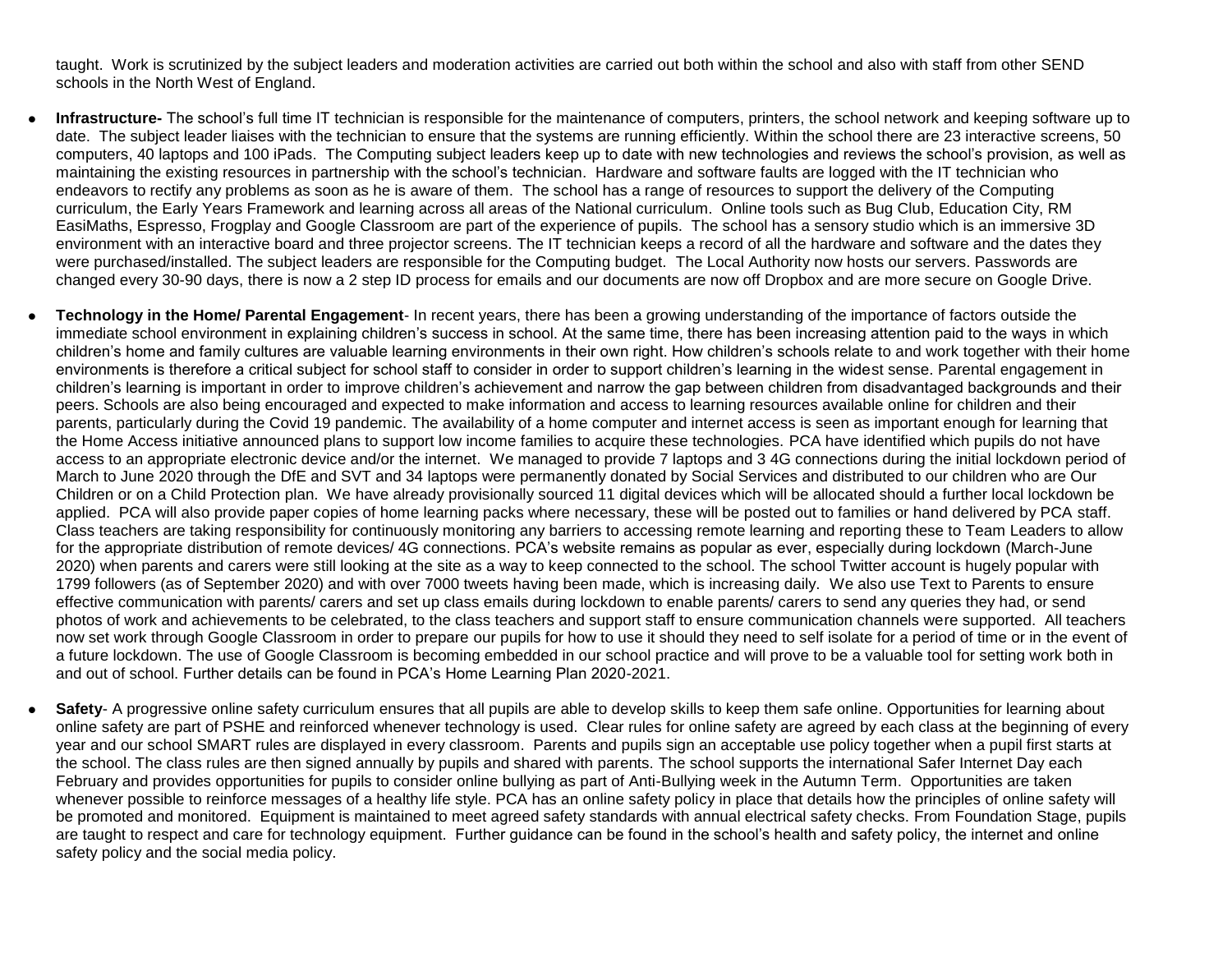| <b>Subject Area: Computing</b><br>Plan written by Caroline Johnson & Nicola Makinson                                                     |                                                                                                                                                                                                                                                                                                                                                                                                                                                                                                                                                                     |                   |                       |                                                                         |                                                                                                                                                                                                                                                                                                                                                                                                                        |                                                                                                                                                                                                                                                                                                                                                                            |                       |
|------------------------------------------------------------------------------------------------------------------------------------------|---------------------------------------------------------------------------------------------------------------------------------------------------------------------------------------------------------------------------------------------------------------------------------------------------------------------------------------------------------------------------------------------------------------------------------------------------------------------------------------------------------------------------------------------------------------------|-------------------|-----------------------|-------------------------------------------------------------------------|------------------------------------------------------------------------------------------------------------------------------------------------------------------------------------------------------------------------------------------------------------------------------------------------------------------------------------------------------------------------------------------------------------------------|----------------------------------------------------------------------------------------------------------------------------------------------------------------------------------------------------------------------------------------------------------------------------------------------------------------------------------------------------------------------------|-----------------------|
| <b>Target</b>                                                                                                                            | <b>Actions</b>                                                                                                                                                                                                                                                                                                                                                                                                                                                                                                                                                      | <b>Time Frame</b> | <b>Lead Personnel</b> | Cost                                                                    | Intended outcomes                                                                                                                                                                                                                                                                                                                                                                                                      | Evidence of progress/ success                                                                                                                                                                                                                                                                                                                                              | Rag<br><b>Rat-ing</b> |
| To develop the use of<br><b>ICT across the</b><br>curriculum.                                                                            | Staff training to be delivered to ensure staff are up to<br>date on how to use technology in the classroom to<br>enhance learning.<br>Learning walks to be conducted to deduce how ICT is<br>currently being used across the curriculum.<br>Staff audit to be circulated to identify training needs.                                                                                                                                                                                                                                                                | 2019-20           | NM/CJ<br>NM/CJ/SK     | Cost to<br>be<br>identified                                             | Increased staff confidence using ICT<br>which should encourage them to use<br>ICT more effectively.<br>To have a greater bank of<br>resources/website knowledge to<br>support the curriculum delivery.<br>To enhance pupil learning through the<br>use of ICT.                                                                                                                                                         | Audit document created, sent out and<br>results collated.<br>Learning walks at end of year vs start of<br>vear.<br>Pupil interviews would determine how ICT<br>was being used across the curriculum.                                                                                                                                                                       |                       |
| To identify training<br>needs in Computing<br>and the use of IC T<br>across the<br>curriculum.                                           | Staff audit to be circulated to identify training needs.<br>In order to develop an excellent blended learning offer<br>for physical and virtual teaching and learning, children<br>(and families via them) also need to be trained to be<br>competent users of on line platforms -Google<br>Classroom, Bugclub, RM Easimaths and Frogplay.                                                                                                                                                                                                                          | 2019-20           | NM/CJ                 | No cost                                                                 | Identification of any gaps in training to<br>allow for trainers to be booked for CPD<br>sessions or training delivered by in<br>house experts.<br>Provide family tasks and upskilling<br>opportunities through digital platforms.<br>Develop competent pupil users by<br>embedding this into daily classroom<br>practice and explicitly teaching how to<br>use these platforms as part of the<br>Computing Curriculum. | Audit document created, sent out and<br>results collated.<br>Staff training delivered.<br>Impact of training identified through<br>learning walks and audits.<br>Pupils able to successfully access home<br>learning on the designated platforms<br>independently (or with parental support)<br>from home.<br>Parents/ carers more confident users of<br>school platforms. |                       |
| To develop online<br>safety coverage<br>across the school and<br>in the wider<br>community.                                              | Ensure we follow guidance in the KCSIE document.<br>Create a whole school online safety scheme of work<br>from KS1-5.<br>Send NOS updates as tweets and on the newsletter-<br>set up a weekly slot on the newsletter.<br>Organise a school wide Safer Internet Day.<br>Invest in online safety books for younger pupils.<br>Deliver training re new online safety scheme of work.<br>Deliver training on how to use the new online safety<br>books.<br>Provide guidance for staff on what is to be delivered<br>during Online Safety Day and lesson plans provided. | 2019-2020         | NM/CJ                 | £200                                                                    | To have created an online safety<br>scheme of work from KS1-5.<br>To have shared online safety advice<br>with the wider community.<br>A school wide Safer Internet Day held<br>across the school with guest speakers<br>from relevant organisations.                                                                                                                                                                   | New online safety scheme of work being<br>used across school and evidenced in<br>books/ ICT folders.<br>Weekly slot for NOS update on<br>newsletter.<br>Safer Internet Day feedback from staff.<br>Photos of activities/ visits undertaken.                                                                                                                                |                       |
| To develop the<br><b>Computing</b><br>curriculum for the<br><b>EYFS-linking the KS1</b><br>SOW to KS2/3.                                 | Identify gaps in the EYFS Computing curriculum.<br>Look at existing EYFS curriculum documents and<br>policies.                                                                                                                                                                                                                                                                                                                                                                                                                                                      | 2019-2020         | NM/CJ                 | Cost to<br>be<br>confirme<br>d<br>depende<br>d on<br>resource<br>needed | More resources required for teaching<br>programming.                                                                                                                                                                                                                                                                                                                                                                   | KS1 pupils will have a greater<br>understanding of the Computing<br>curriculum- evidenced through lesson<br>observations and pupil interviews where<br>appropriate.                                                                                                                                                                                                        |                       |
| To ensure we have<br>enough equipment to<br>deliver the<br>Computing<br>curriculum and allow<br>ICT to be used across<br>the curriculum. | Renew outdated equipment. Purchase/lease new<br>equipment to meet the needs/size of the school.<br>Identify which equipment is the most cost effective,<br>robust and effective.<br>Computing team to attend training and events re<br>technology updates. What is available on the market<br>and purchasing events such as the BETT conference.<br>Training for all staff on how to use the equipment.<br>Training for staff on how to store equipment to<br>maximise life-span.                                                                                   | 2019-2020         | NM/CJ/SK              | Cost to<br>be<br>confirme<br>d<br>depende<br>d on<br>resource<br>needed | Sufficient equipment available to<br>deliver the Computing curriculum.<br>Up to date technology.<br>ICT being used across the curriculum<br>without issues of equipment all being<br>booked out and shortage of devices.                                                                                                                                                                                               | To have a new updated Computing suite.<br>To have enough equipment for all classes<br>to access when needed.<br>To have less equipment sitting unused.<br>To have equipment being used across the<br>curriculum.                                                                                                                                                           |                       |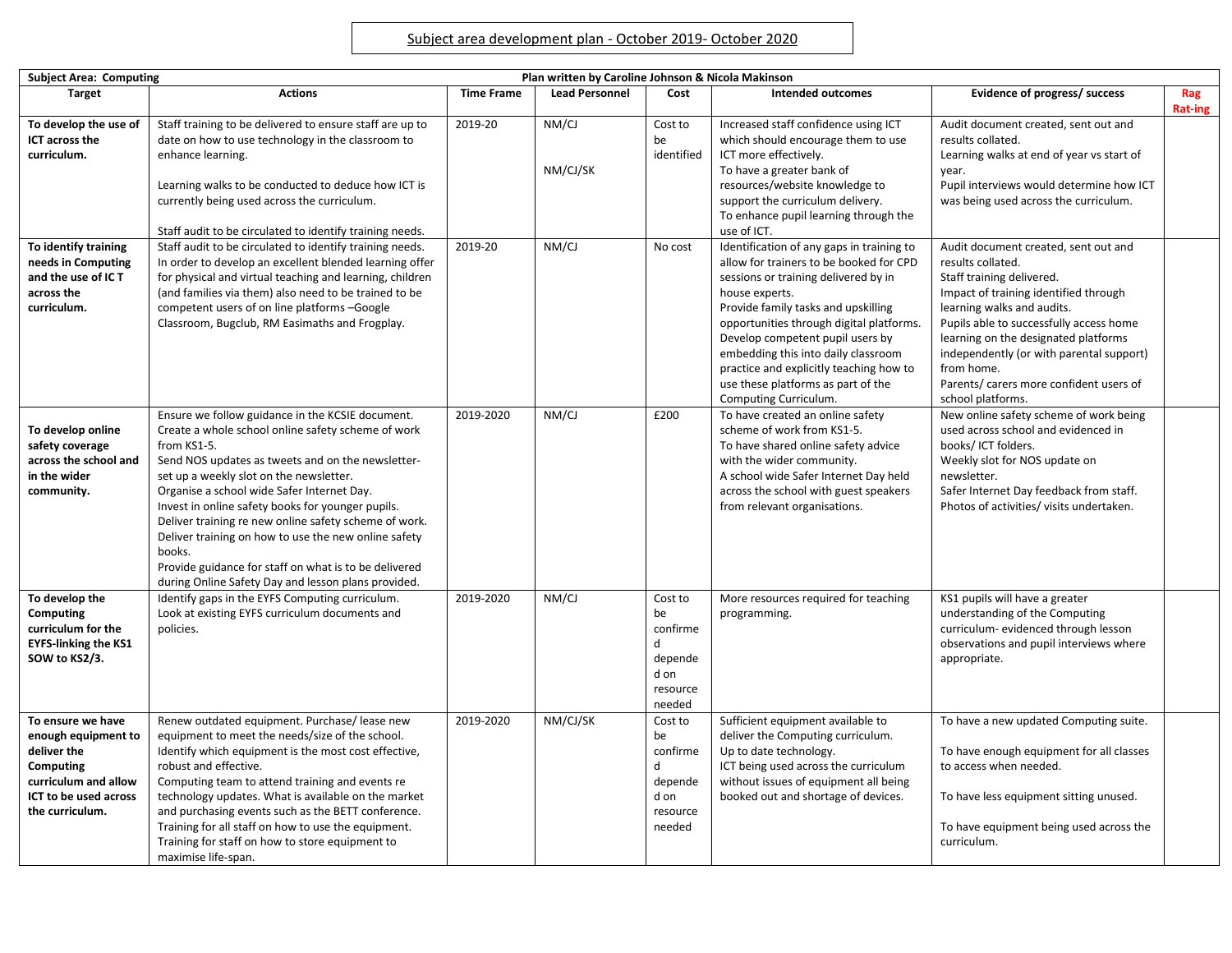#### **Evidence Base to Inform Strategic Planning (Pre-Ofsted Parental Surveys September 2020)**